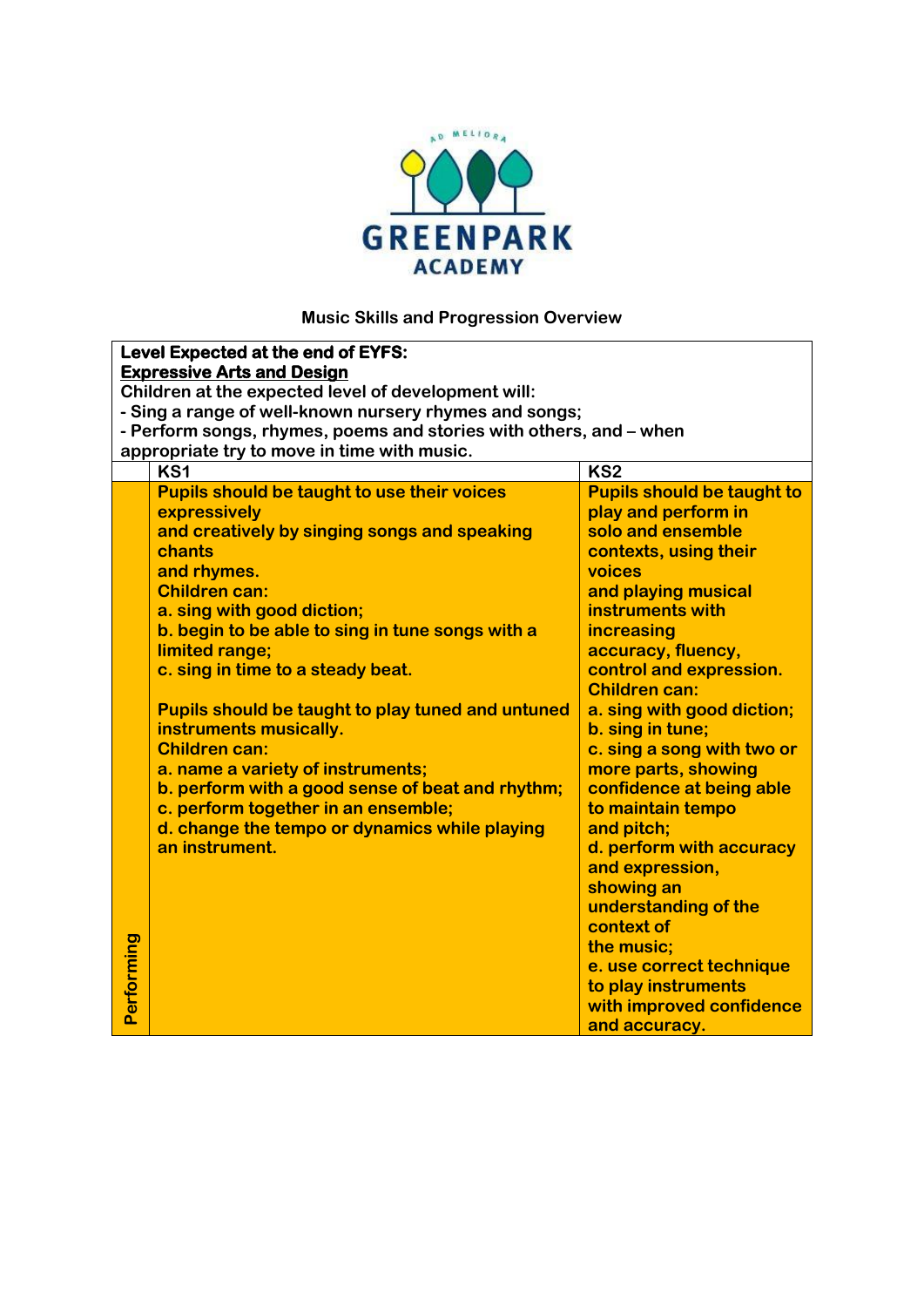|           | Pupils should be taught to listen with        | <b>Pupils should be taught to</b> |
|-----------|-----------------------------------------------|-----------------------------------|
|           | concentration and understanding to a range of | listen with attention to          |
|           | high-quality live and recorded music.         | detail                            |
|           | <b>Children can:</b>                          | and recall sounds with            |
|           | a. begin to recognise different genres        | increasing aural memory.          |
|           | of music;                                     | <b>Children can:</b>              |
|           | b. begin to recognise instruments being       | a. find the beat in a piece       |
|           | played in a piece of music;                   | of music;                         |
|           | c. express their opinion about pieces         | b. explain the tempo,             |
|           | of music.                                     | dynamics, metre, timbre           |
|           |                                               | and duration of a piece of        |
|           |                                               | music;                            |
|           |                                               | c. recognise orchestral           |
|           |                                               | instruments and describe          |
|           |                                               | their effect in a piece of        |
|           |                                               | music.                            |
|           |                                               |                                   |
|           |                                               | <b>Pupils should be taught to</b> |
|           |                                               | appreciate and                    |
|           |                                               | understand a                      |
|           |                                               | wide range of high-quality        |
|           |                                               | live and recorded music           |
|           |                                               | drawn                             |
|           |                                               | from different traditions         |
|           |                                               | and from great                    |
|           |                                               | composers and                     |
|           |                                               | musicians.                        |
|           |                                               | <b>Children can:</b>              |
|           |                                               | a. recognise a range of           |
|           |                                               | music genres (including           |
|           |                                               | from                              |
|           |                                               | around the world) and             |
|           |                                               | describe their                    |
|           |                                               | characteristics;                  |
|           |                                               | b. name a variety of              |
|           |                                               | composers and artists             |
|           |                                               | associated                        |
|           |                                               | with different genres of          |
|           |                                               | music;                            |
|           |                                               | c. recognise instruments          |
|           |                                               | being played in a piece of        |
|           |                                               | music;                            |
|           |                                               | d. express their opinion          |
|           |                                               | about pieces of music             |
|           |                                               | using appropriate                 |
|           |                                               | musical vocabulary;               |
|           |                                               | e. discuss similarities and       |
|           |                                               | differences in pieces of          |
|           |                                               | music and explain how             |
| Listening |                                               | composers and                     |
|           |                                               | performers                        |
|           |                                               | achieve this.                     |